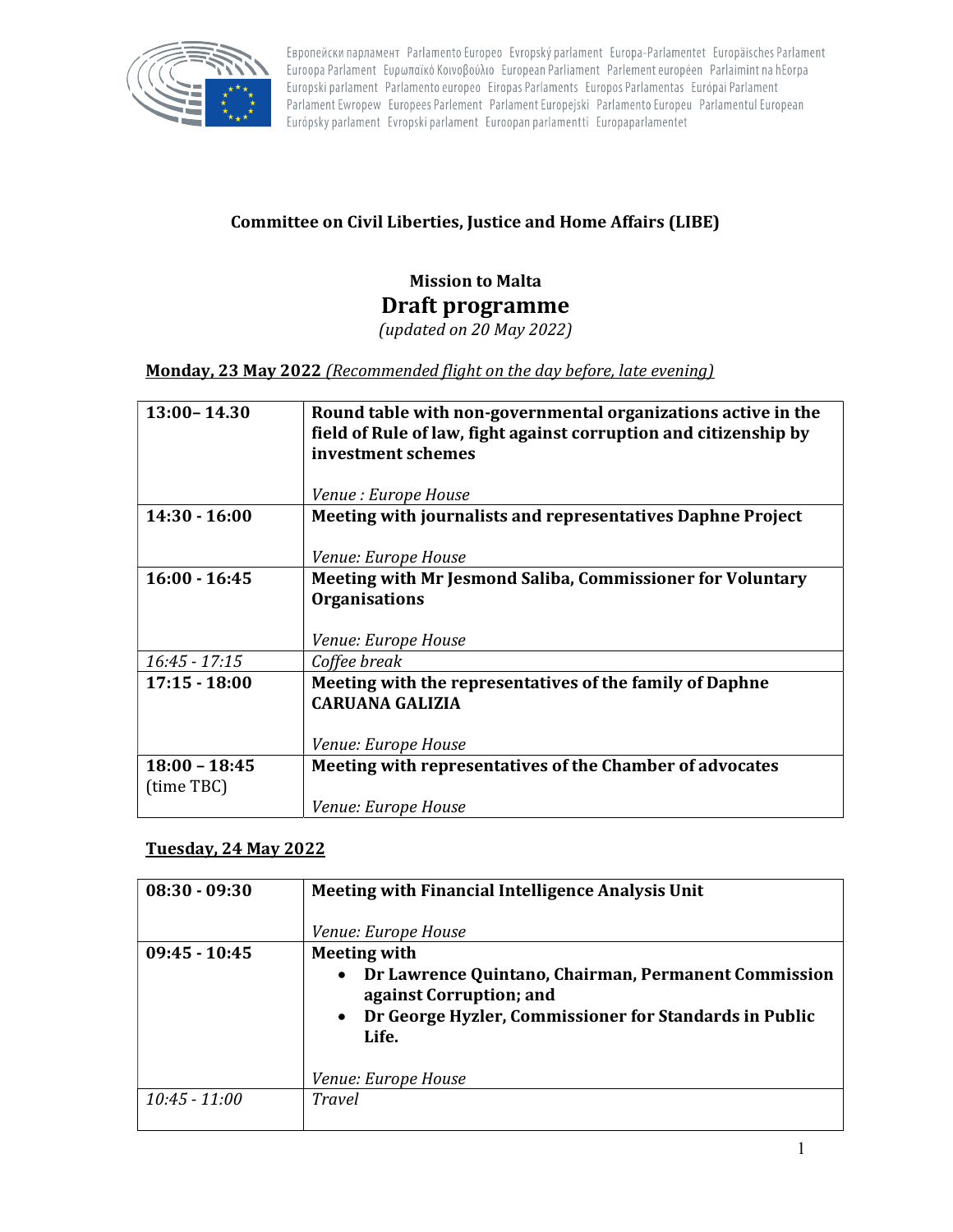| $11:00 - 12:00$ | Meeting with Chief of Justice Mark Chetcuti (tbc)                                                     |
|-----------------|-------------------------------------------------------------------------------------------------------|
|                 | Venue: tbc                                                                                            |
| $12:00 - 12:30$ | Lunch break                                                                                           |
| $12:30 - 13:15$ | <b>Travel</b>                                                                                         |
| 13:15-14:15     | Meeting with the President of the Republic of Malta George Vella                                      |
|                 | Venue: Sant' Anton Palace, Attard                                                                     |
| $14:15 - 14:30$ | Travel                                                                                                |
| $14:30 - 16:30$ | <b>Meeting with Prime Minister Robert Abela</b>                                                       |
|                 | and Cabinet Members (names tbc)                                                                       |
|                 | Venue: Auberge de Castille, Valletta                                                                  |
| $16:30 - 16:45$ | <b>Travel</b>                                                                                         |
| $17:00 - 18:00$ | <b>Meeting with Attorney General Dr Victoria Buttigieg</b>                                            |
|                 | Venue: Admiralty House, 53, South Street, Valletta                                                    |
| 18:00 - 18:30   | Travel/coffe break                                                                                    |
| $18:30 - 19:00$ | Meeting with a journalist                                                                             |
|                 | Venue: Europe House                                                                                   |
| 19:00 - 19:45   | Meeting with representatives of CBI/RBI licensed agents                                               |
|                 | Venue: Europe House                                                                                   |
| 19:45 - 20:45   | Meeting with members of the Maltese Parliament <sup>1</sup> (meeting<br>confirmed, names will follow) |
|                 | Venue: Europe House                                                                                   |

## Wednesday, 25 May 2022

| $08:30 - 09:15$ | Meeting with, Mr Anglu Farrugia, Speaker of the Parliament of<br><b>Malta</b> |
|-----------------|-------------------------------------------------------------------------------|
|                 | Venue: Parliament of Malta                                                    |
| $09:15 - 09:30$ | <b>Travel</b>                                                                 |
| $09:30 - 10:15$ | <b>Meeting with Europol</b>                                                   |

 1 As no Parliamentary Committees has been set up, a balanced representation will be sought